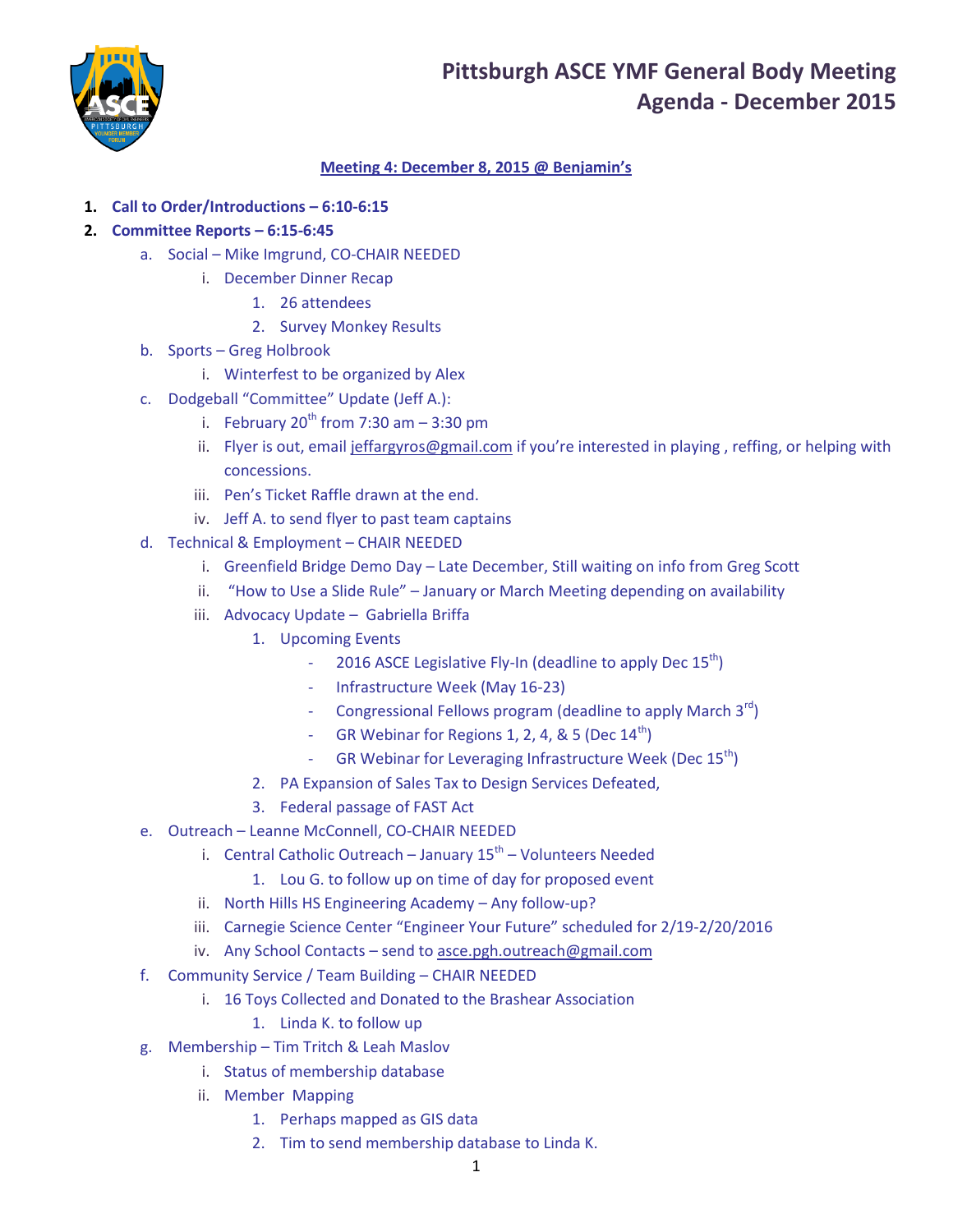

- h. Budget Scott Duda & Jeff Argyros
	- i. Goal: \$1000
		- 1. December Dinner \$300
		- 2. Superbowl Blocks
		- 3. March Madness
		- 4. Pen's Raffle
		- 5. Other Ideas?
			- Summer Social
- i. Student Affairs (VARIOUS)
	- i. Pitt:
		- 1. Recap 11.14.15 Region 2 Assembly at Bucknell University
			- Four from PITT and four from CMU attended
			- Matt G. to prepare blog article
		- 2. "Small Talk" Workshop 12.7.15
		- 3. Swanson School of Engineering Design Expo 12.10.15, Volunteers Needed to help judge Civil Engineering projects. Contact Seth Dubin @ [sethdubin@pitt.edu](mailto:sethdubin@pitt.edu) if interested
	- ii. CMU:
		- 1. Just went through elections and have new board
		- 2. Discuss the STAY Student Gala scheduled for February 24<sup>th</sup>
			- Request to have YMF members attend
			- Linda K. and Lou G. plan to attend
			- Linda K. to ask Pat Sullivan if he plans to attend

#### iii. Geneva:

- 1. Need to choose a date for on-campus panel discussion
	- The engineering administrative assistant is the appropriate person to contact to schedule the event
- 2. Lou G. to check to see if Aaron M. is available to be Practitioner Advisor for Geneva
- iv. UPJ:
- v. Point Park:
	- 1. New contact: Manda Metzer
	- 2. Sonya to follow up with Manda
- **3. Special Presentation by Craig Johnston of Engineers Without Borders 6:45-7:15**
- **4. ERYMC 2016, Pittsburgh, February 12-13, 2016 – 7:15-7:20**
- **5. Secretary's Report – 7:20**
	- a. Emails Open rate and trends
		- i. From June to Present: 27.5%
	- b. Ideas for new meeting locations
- **6. Treasurer's Report – 7:20**
	- a. Current YMF Balance: ~\$2,350
		- i. Balance one year ago: \$2431.77
		- ii. Jeff A. to follow up with section regarding funds for December Dinner